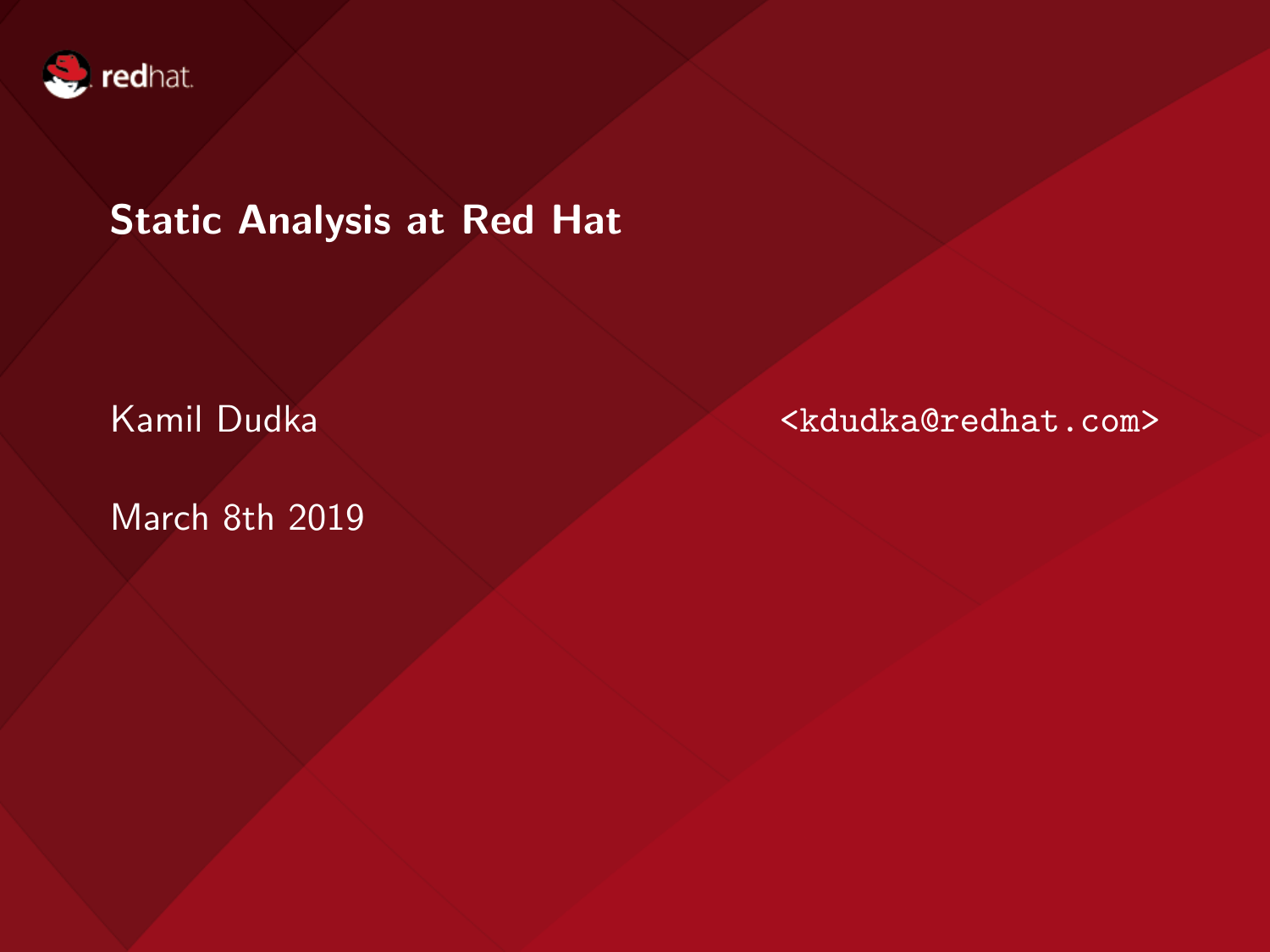

### csmock

- command-line utility that runs static analyzers  $\mathbb{R}^+$
- one interface, one output format, plug-in API  $\mathbb{R}^n$
- fully open-source, available in Fedora/CentOS

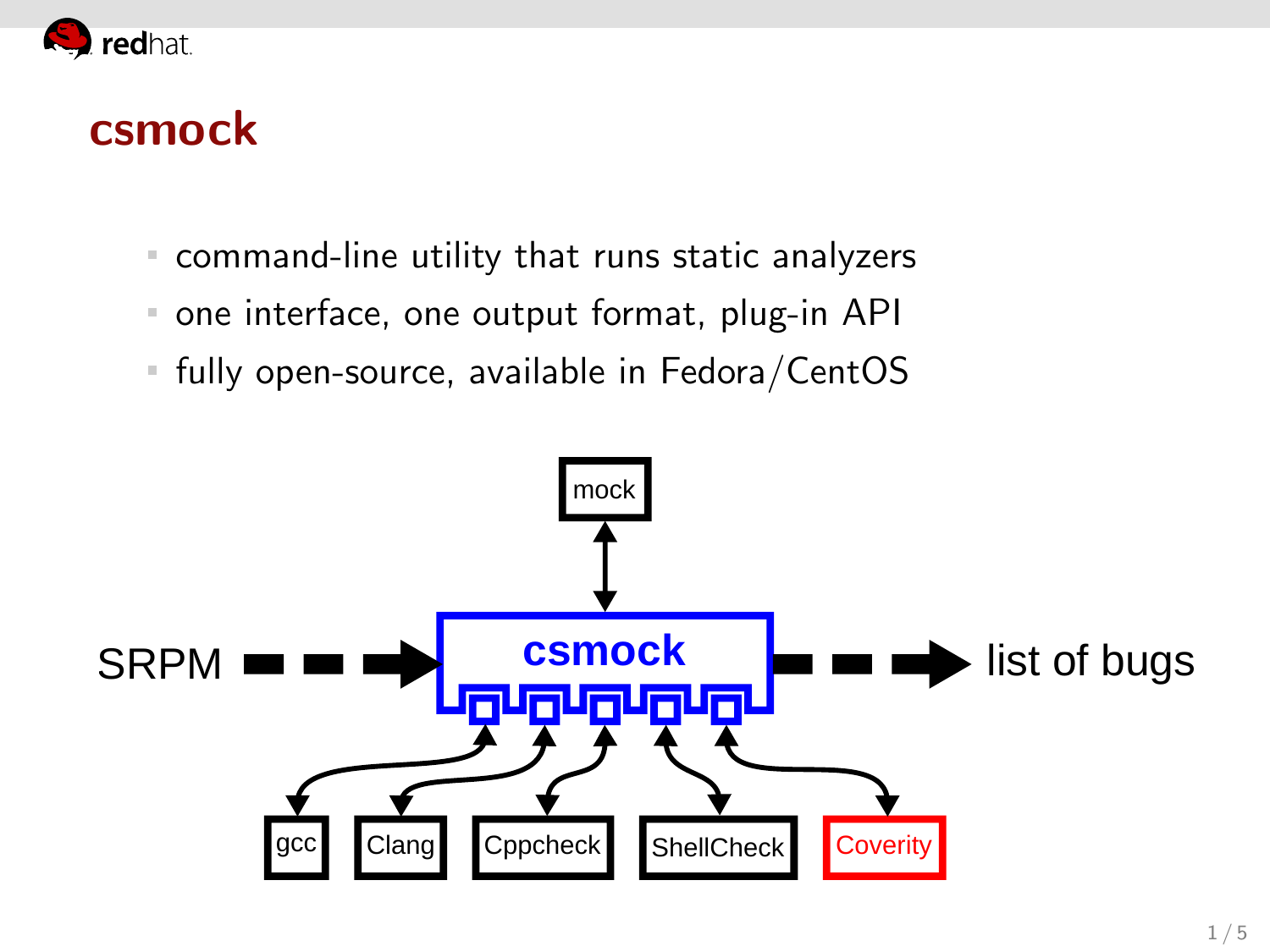

## Covscan

Red Hat's internal service that runs csmock

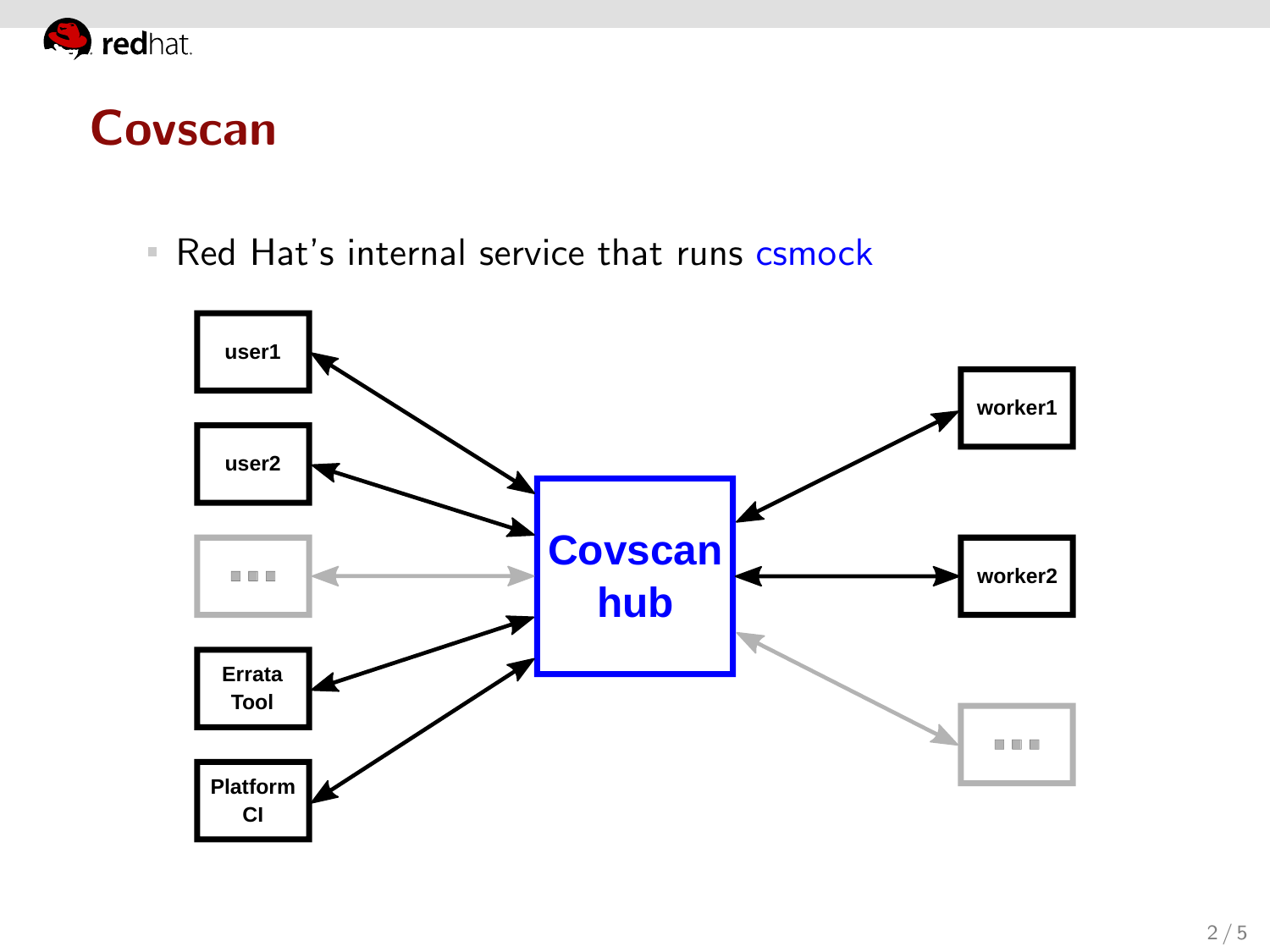

## RHEL-8 Beta static analysis mass scan

- RHEL-8 Beta static analysis mass scan in July 2018
- analyzed 318 million LoC (Lines of Code) in 3390 packages
- $95\%$  packages scanned successfully
- $=$  53% packages with at least one potential bug detected
- **approx. 370 000 potential bugs detected in total**
- approx. one potential bug per  $1000$  LoC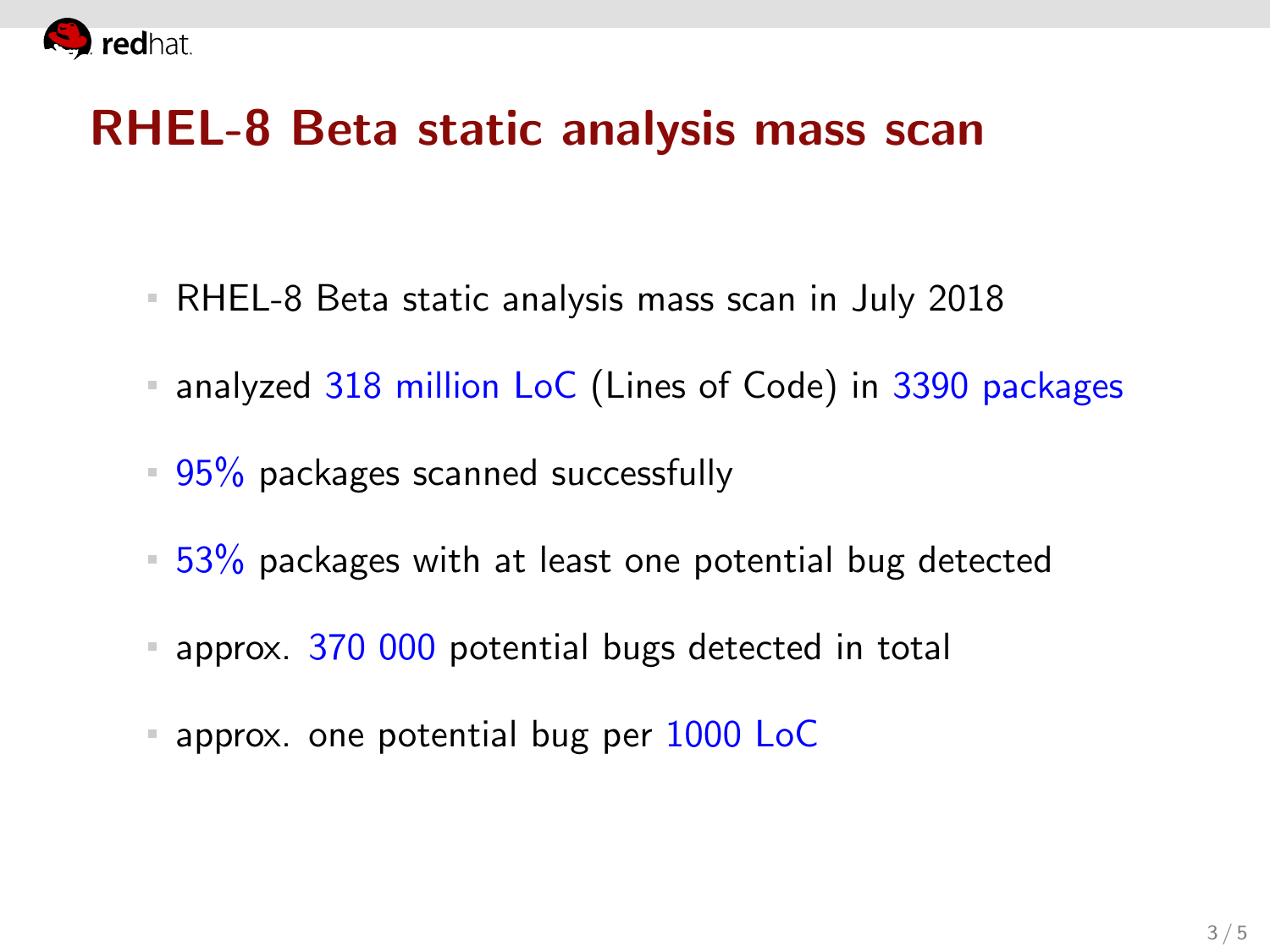

### csmock – output format

#### Error: RESOURCE LEAK (CWE-772): src/fptr.c:450: alloc\_fn: Storage is returned from allocation function "calloc". src/fptr.c:450: var\_assign: Assigning: "e" = storage returned from "calloc(24UL, 1UL)". src/fptr.c:450: overwrite\_var: Overwriting "e" in "e = calloc(24UL, 1UL)" leaks the storage that "e" points to.  $# 4481$ if ((f = (struct opd\_fptr \*) 1->u.refp[i]->ent)->ent == NULL)  $# 4491$  $e =$  calloc (size of (struct ond ent), 1):  $#$  450 ->  $# 451$ if  $(e == NULL)$  $# 4521$ Error: CPPCHECK WARNING (CWE-401): src/fptr.c:464: error[memleak]: Memory leak: e

 $# 462$  $# 463$ # 464|-> return ret;  $# 465$  }

### Error: RESOURCE\_LEAK (CWE-772):

```
src/fptr.c:450: alloc_fn: Storage is returned from allocation function "calloc".
src/fptr.c:450: var_assign: Assigning: "e" = storage returned from "calloc(24UL, 1UL)".
src/fptr.c:464: leaked_storage: Variable "e" going out of scope leaks the storage it points to
# 4621
# 4631# 4641-> return ret:
# 465 }
```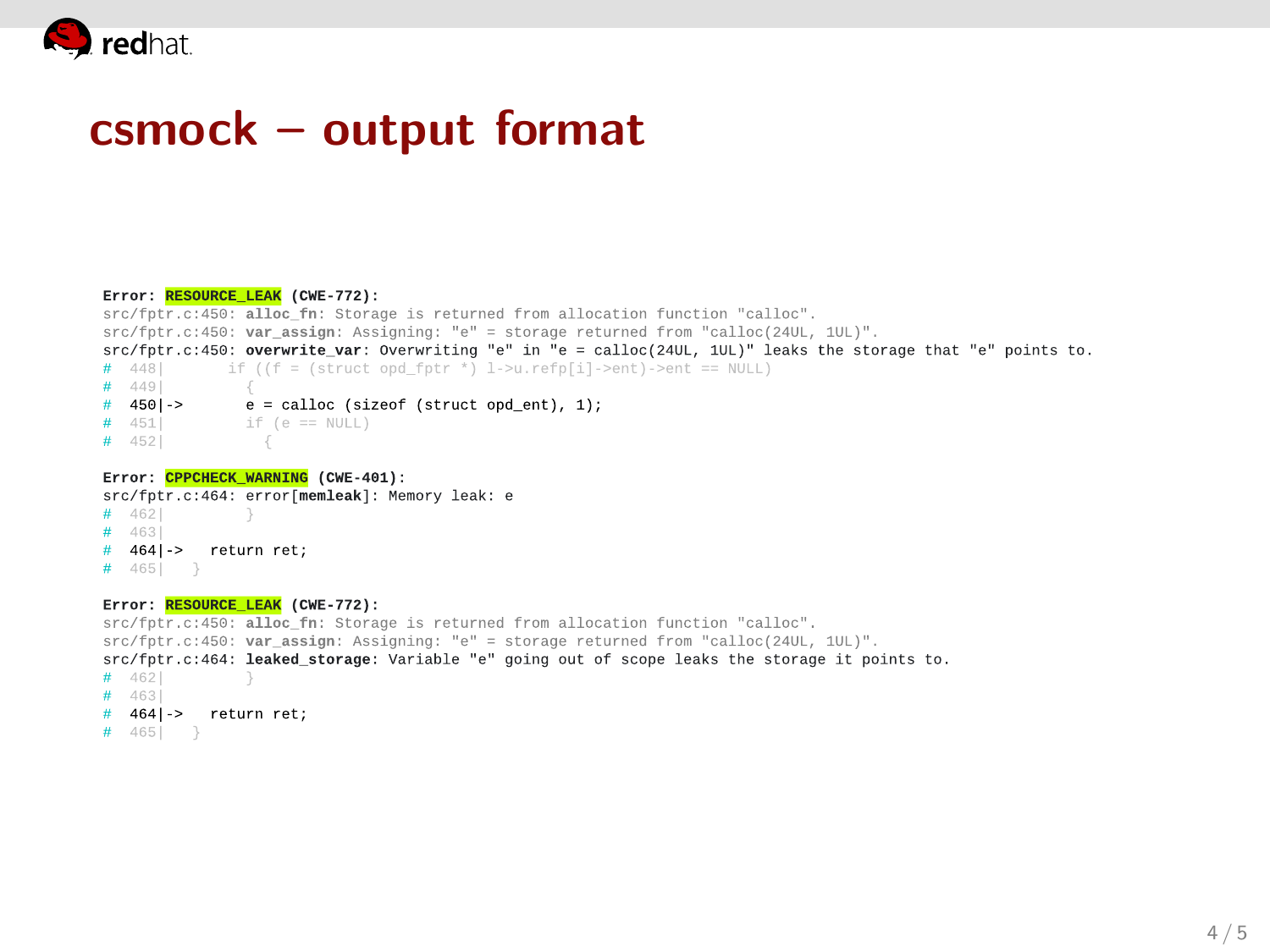

## csmock – output format

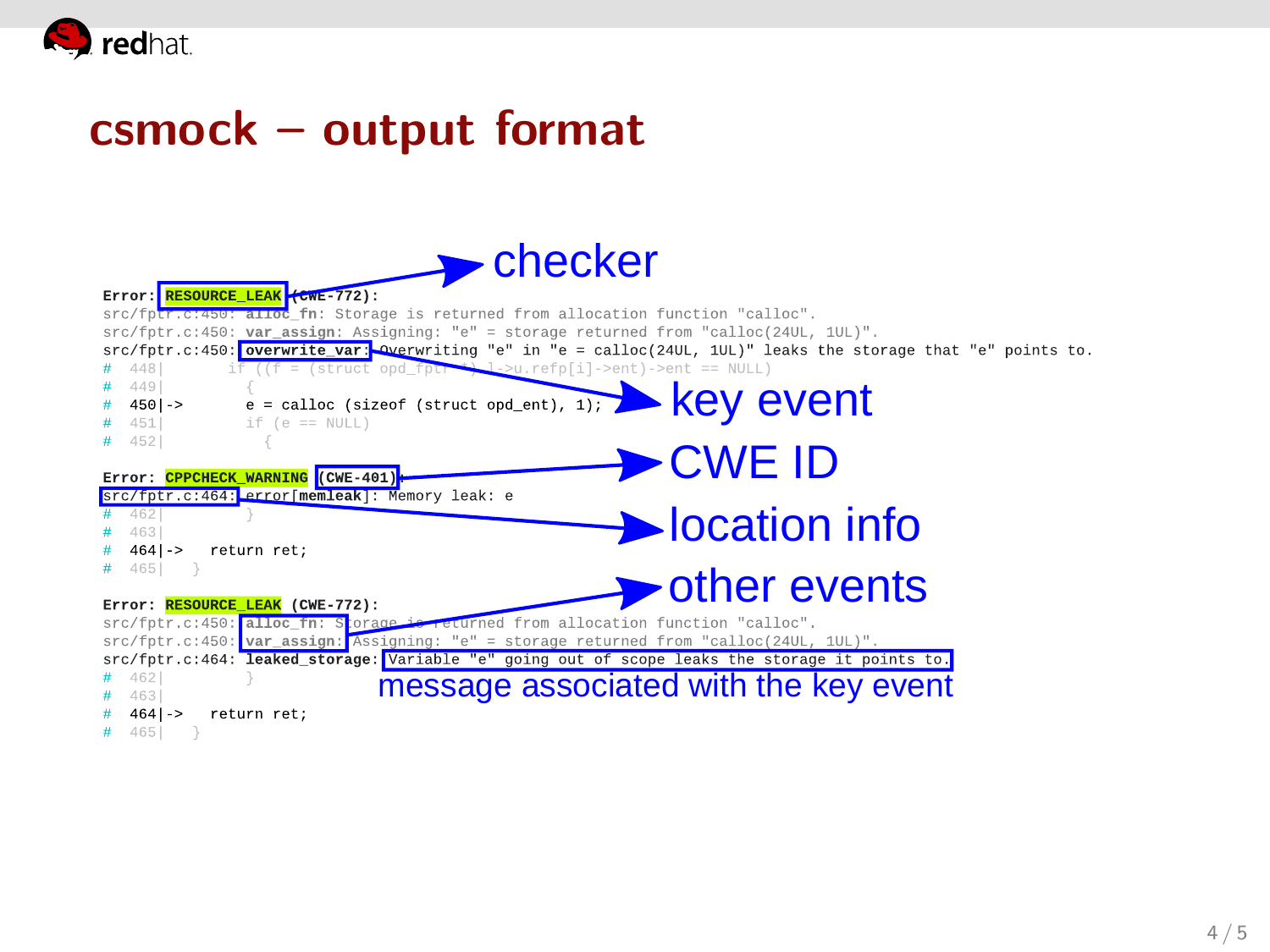

## csmock – output format (trace events)

#### **Error: RESOURCE\_LEAK (CWE-772):** src/fptr.c:447: **cond** true: Condition "i < 1->nrefs", taking true branch. src/fptr.c:448: **cond\_true**: Condition "(f = (struct opd\_fptr \*)l->u.refp[i]->ent)->ent == NULL", taking true branch. src/fptr.c:450: **alloc\_fn**: Storage is returned from allocation function "calloc". src/fptr.c:450: **var\_assign**: Assigning: "e" = storage returned from "calloc(24UL, 1UL)". src/fptr.c:451: **cond\_false**: Condition "e == NULL", taking false branch. src/fptr.c:456: **if\_end**: End of if statement. src/fptr.c:462: **loop**: Jumping back to the beginning of the loop. src/fptr.c:447: **loop\_begin**: Jumped back to beginning of loop. src/fptr.c:447: **cond\_true**: Condition "i < l->nrefs", taking true branch. src/fptr.c:448: **cond\_true**: Condition "(f = (struct opd\_fptr \*)l->u.refp[i]->ent)->ent == NULL", taking true branch. src/fptr.c:450: **overwrite\_var**: Overwriting "e" in "e = calloc(24UL, 1UL)" leaks the storage that "e" points to.  $\text{if } ((f = (\text{struct and } \text{fptr} \times) \text{ 1--}\text{curl}, \text{reffn[i]-}\text{cent})\text{-} \text{cent} == \text{NUL})$  $\begin{array}{cc} 4 & 449 \\ 4 & 4501 - & \end{array}$ # 450|-> e = calloc (sizeof (struct opd\_ent), 1);<br># 451 if (e == NULL)  $if (e == NULL)$ # 452| {

4 / 5